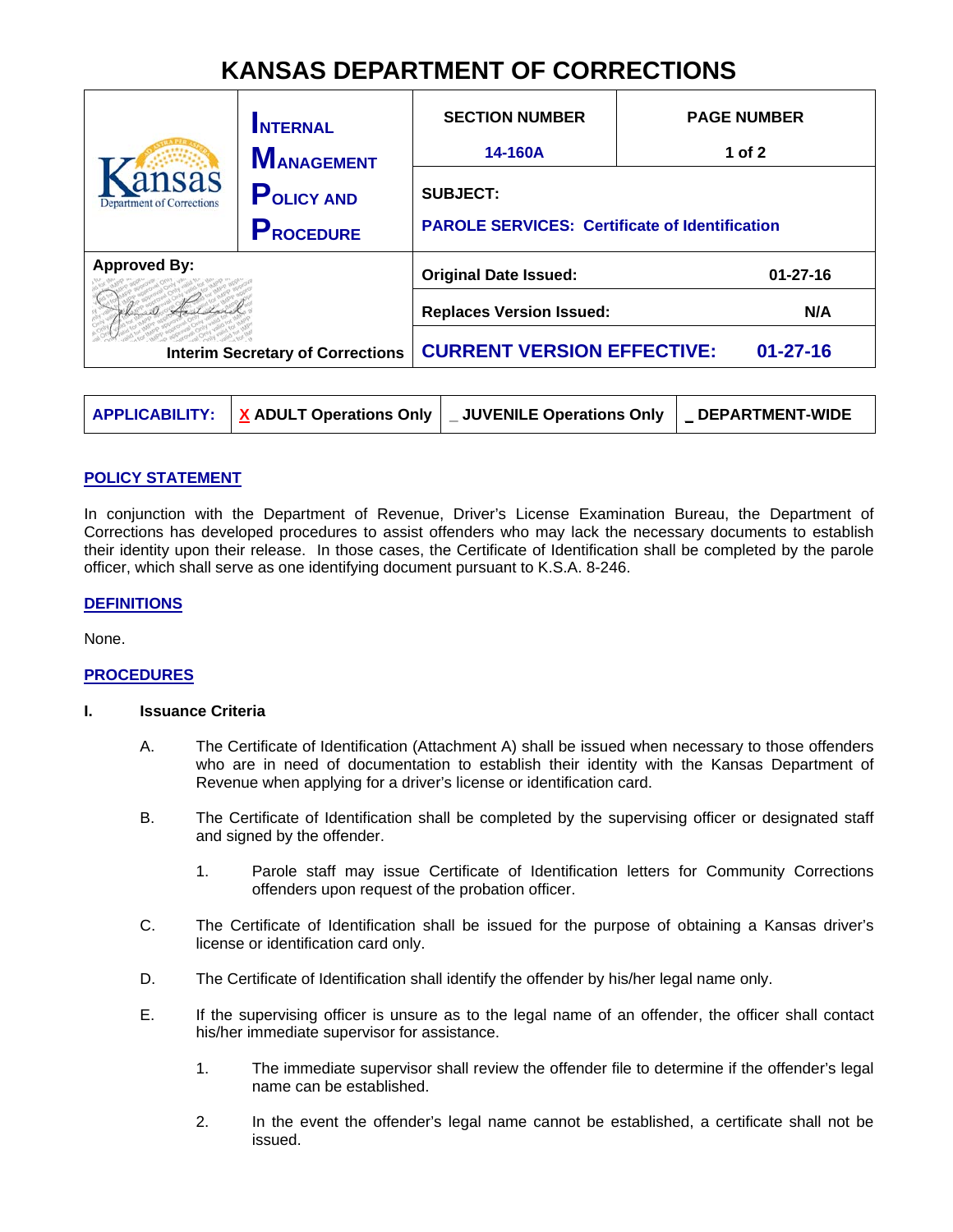#### **II. Document Preparation and Issuance Procedures**

- A. The completed Certificate of Identification shall be embossed with the Secretary's seal prior to issuance to the offender.
	- 1. A small number of identification certificates may be embossed with the Secretary's seal, prior to need, and distributed to parole offices where a Secretary's seal is not available.
	- 2. Strict controls shall be established to ensure accountability of the Secretary's seal and all embossed certificates.
- B. The Certificate of Identification shall be considered invalid without the raised seal affixed.
- C. The parole officer shall affix a photograph of the offender (if available) on the Certificate of Identification.
- D. The parole officer shall insert the letter validity date as well as the date the letter must be returned to the parole officer.
	- 1. The dates cited shall be limited to the shortest time period which will allow enough time for the offender to complete the transaction with the Driver's License Examiner and return the form to the parole officer.
- E. When issuing a Certificate of Identification, the parole officer shall instruct the offender to return the letter to the parole officer within an agreed upon time frame.
	- 1. Returned letters shall be maintained in the offender's case file.
	- 2. Letters generated for Community Corrections offenders may be returned to either the issuing parole officer, or the Community Corrections officer assigned to the case.

**NOTE:** The policy and procedures set forth herein are intended to establish directives and guidelines for staff and offenders and those entities that are contractually bound to adhere to them. They are not intended to establish State created liberty interests for employees or offenders, or an independent duty owed by the Department of Corrections to employees, offenders, or third parties. Similarly, those references to the standards of various accrediting entities as may be contained within this document are included solely to manifest the commonality of purpose and direction as shared by the content of the document and the content of the referenced standards. Any such references within this document neither imply accredited status by a Departmental facility or organizational unit, nor indicate compliance with the standards so cited. The policy and procedures contained within this document are intended to be compliant with all applicable statutes and/or regulatory requirements of the Federal Government and the state of Kansas. This policy and procedure is not intended to establish or create new constitutional rights or to enlarge or expand upon existing constitutional rights or duties.

# **REPORTS REQUIRED**

None.

# **REFERENCES**

K.S.A. 8-246

# **ATTACHMENTS**

| <b>Attachment</b> | <b>Title of Attachment</b>    | <b>Total</b><br>Page |
|-------------------|-------------------------------|----------------------|
|                   | Certificate of Identification | page                 |